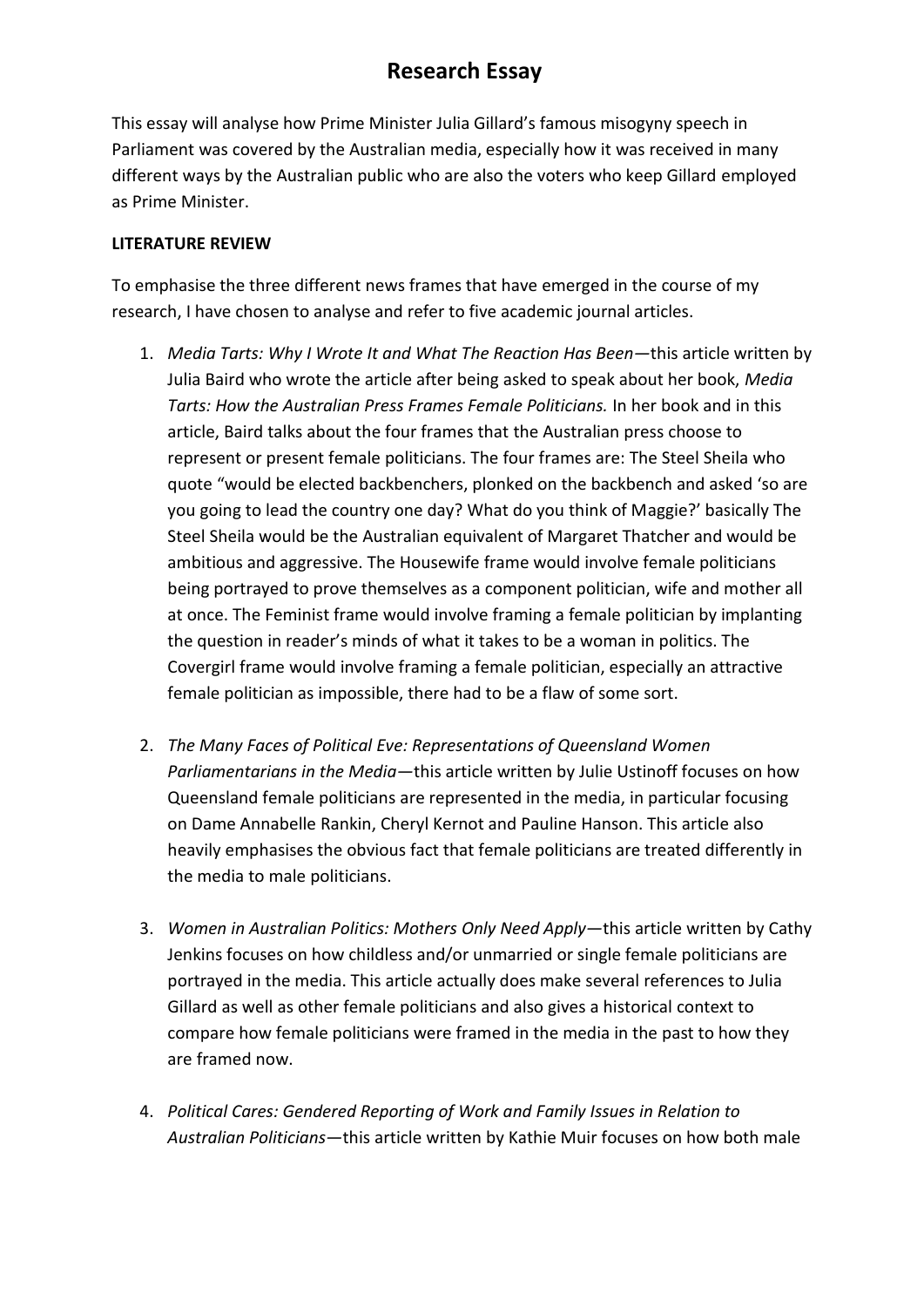and female politicians with families are framed and also analyses how both ends of the framing spectrum in regards to female politicians are contradictory.

5. *Julia the Hottie and "You Go Girl": Role Models for Girls and Young Women?—*This article written by Susanne Gannon focuses on how Julia Gillard was framed in the media in a post-feminist discourse, in particular with the media constantly emphasising Gillard's un-married and childless statuses.

Interestingly although not deliberate in terms of choosing these specific articles, all five of these academic articles were written by women, which will lead into one of my main points of discussion. I accessed these journal articles from the journal search database on the UOW Library's website.

### **METHODOLOGY**

To analyse how Prime Minister Julia Gillard's famous misogyny speech in Parliament was covered by the Australian media, of course I had to read and analyse news articles. For this essay, I analysed forty newspaper articles from eight different Australian newspapers: *The Courier Mail, The Daily Telegraph, The Herald Sun, The Southern Highland News, The Sydney Morning Herald, The Age, The Australian* and *The Queensland Times.* I accessed the newspaper articles from ProQuest ANZ news stand database. The period of time I chose was from the day after her misogyny speech until the end of October (October  $10<sup>th</sup>$  until October  $31<sup>st</sup>$  2012). I chose this period of time as that was when the gender debate and the aftermath was at its most heated. To retrieve the newspaper articles that I chose, I used the key terms "Julia Gillard" + "misogyny speech" + "gender card" + "feminism" + "victim" and "voters".

#### **RESULTS**

In my analysis I found that three specific frames that repeatedly appeared in the forty newspaper articles that I chose: Julia Gillard as a feminist superhero, Julia Gillard as a manipulator and Julia Gillard as a victim. The example and frequency of these frames are demonstrated in the table below.

| <b>Frame</b>                   | Example                             | <b>Frequency</b>            |
|--------------------------------|-------------------------------------|-----------------------------|
| Julia Gillard as a "superhero" | The Daily Telegraph's report,       | 6 out of 40 articles. (15%) |
| for standing up to a           | Feisty Julia lets fly at the double |                             |
| "misogynist" Tony Abbott and   | standard contained this quote,      |                             |
| for defending women            |                                     |                             |
| everywhere.                    | "In an age of painfully cautious    |                             |
|                                | doublespeak from political          |                             |
|                                | leaders, Gillard's withering        |                             |
|                                | display of composed fury has        |                             |
|                                | made headlines around the           |                             |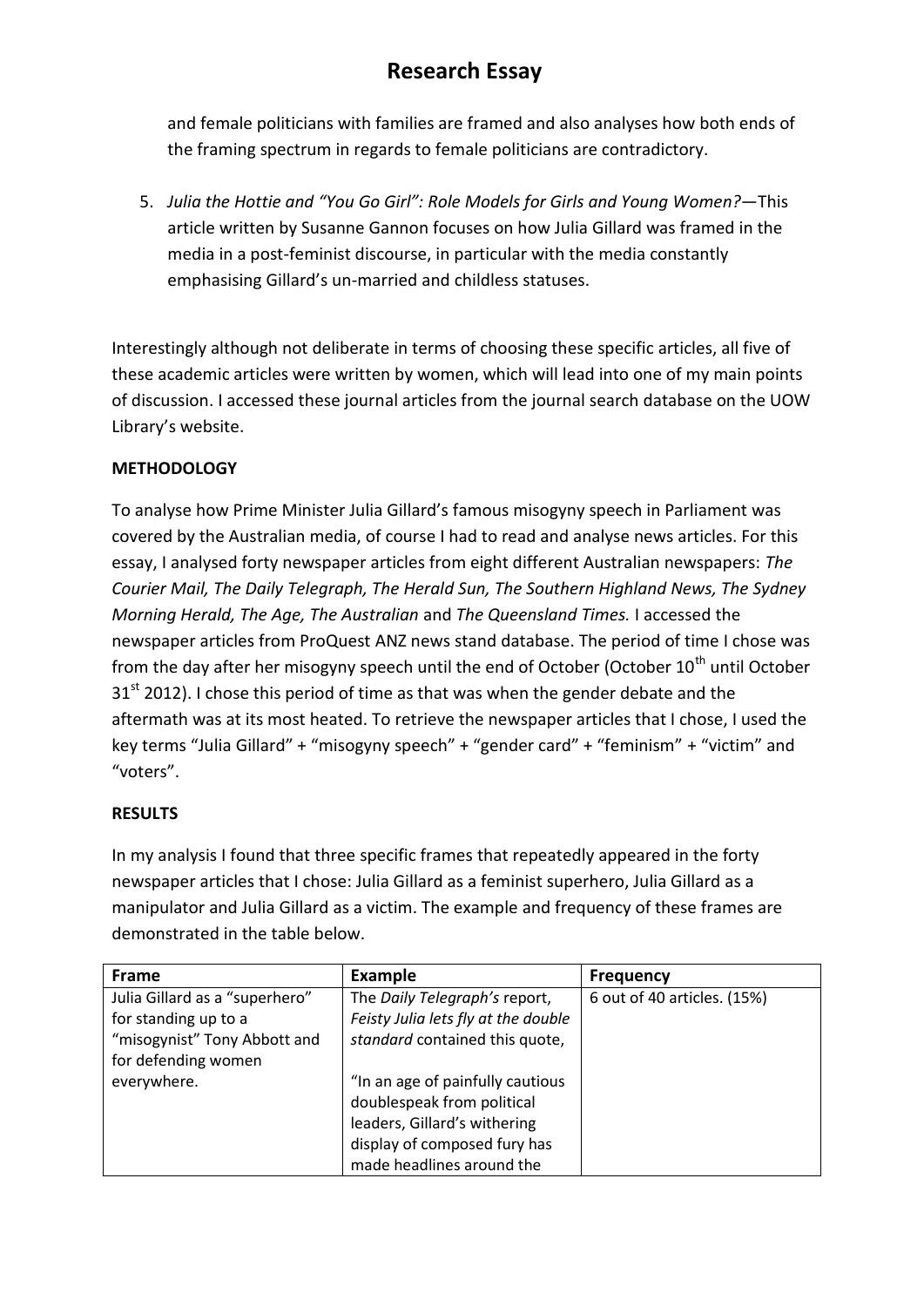|                                                                                                                                                                      | world, with one British writer<br>observing: 'The Australian PM is<br>angry. You wouldn't like her<br>when she's angry."" (That<br>catchphrase is heavily used in<br>Incredible Hulk comics, TV<br>show and movies) (11 Oct<br>2012)                                                                                                                          |                              |
|----------------------------------------------------------------------------------------------------------------------------------------------------------------------|---------------------------------------------------------------------------------------------------------------------------------------------------------------------------------------------------------------------------------------------------------------------------------------------------------------------------------------------------------------|------------------------------|
| Julia Gillard using the speech as<br>a political tactic to sway voters<br>to vote for her. Also using the<br>speech to deflect from the<br>Labor Party's own issues. | The Weekend Australian's<br>report, Conservative women<br>dismiss those cries of misogyny<br>as a cheap rhetorical tool<br>contained this quote,<br>"It's a deliberately orchestrated                                                                                                                                                                         | 10 out of 40 articles. (25%) |
|                                                                                                                                                                      | campaign when gender is being<br>used for the first time in<br>Australian political history as a<br>shield for the Prime Minister so<br>nobody will ask questions<br>about her record and her<br>behaviour and her judgment.<br>It's being used as a political<br>weapon to attack Tony Abbott,<br>to smear him. It's all about<br>deflection." (13 Oct 2012) |                              |
| Julia Gillard playing the gender<br>card/victim card.                                                                                                                | The Sydney Morning Herald's<br>report, Short-sighted see hate<br>at every turn contained this<br>quote,<br>"Gillard presented herself as a                                                                                                                                                                                                                    | 24 out of 40 articles. (60%) |
|                                                                                                                                                                      | political leader who is attacked<br>because of her gender." (16 Oct<br>2012)                                                                                                                                                                                                                                                                                  |                              |

**Fig 1. Julia Gillard's misogyny speech media frames.**

I found that despite the genders of every writer, it didn't affect the way they covered the issue in regards to impartiality, with the exception of opinion pieces where the writers would have more room and freedom to express their own personal opinions on the speech. I counted the amount of articles that were written by males and females, the results are shown in the pie chart below.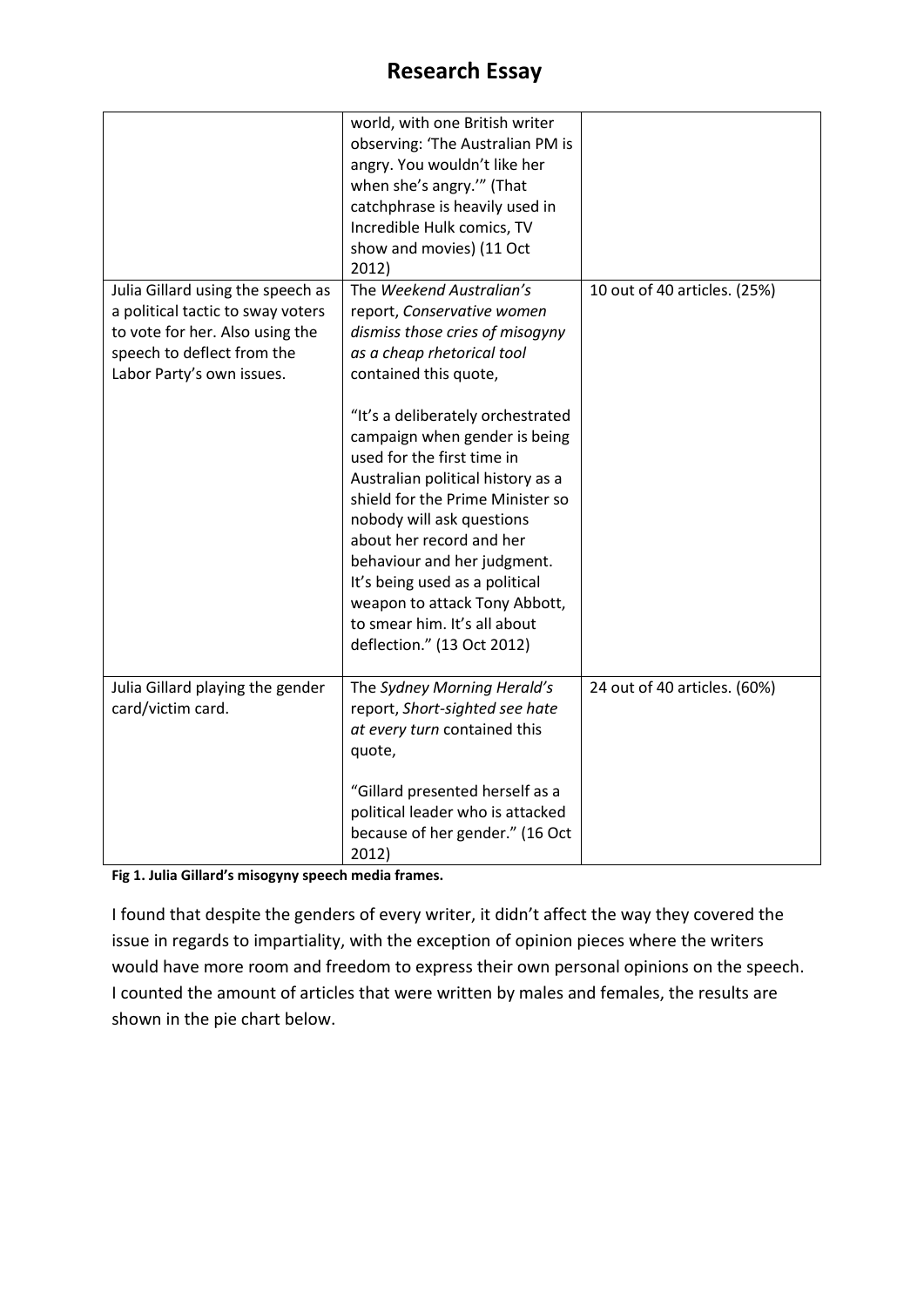

**Fig 2. Out of the 40 articles, 21 of those were written by male writers, 19 by female writers and two of the articles did not list an author.**

The majority of the articles, no matter what frame was being presented, made mention of the fact that whilst Julia Gillard's speech was powerful the context behind the speech: the scandal of the then-Speaker Peter Slipper sending sexist text messages regarding female genitalia as well as being sued by a former employee for sexual harassment and Opposition Leader Tony Abbott's request for Slipper to be removed as speaker, was not being reported enough by the media and didn't seem to be taken into consideration. This was essentially true in regards to social media and international media with the latter heavily praising Gillard's speech. The amount of articles that do and do not make mention of the Peter Slipper scandal are shown in the pie chart below.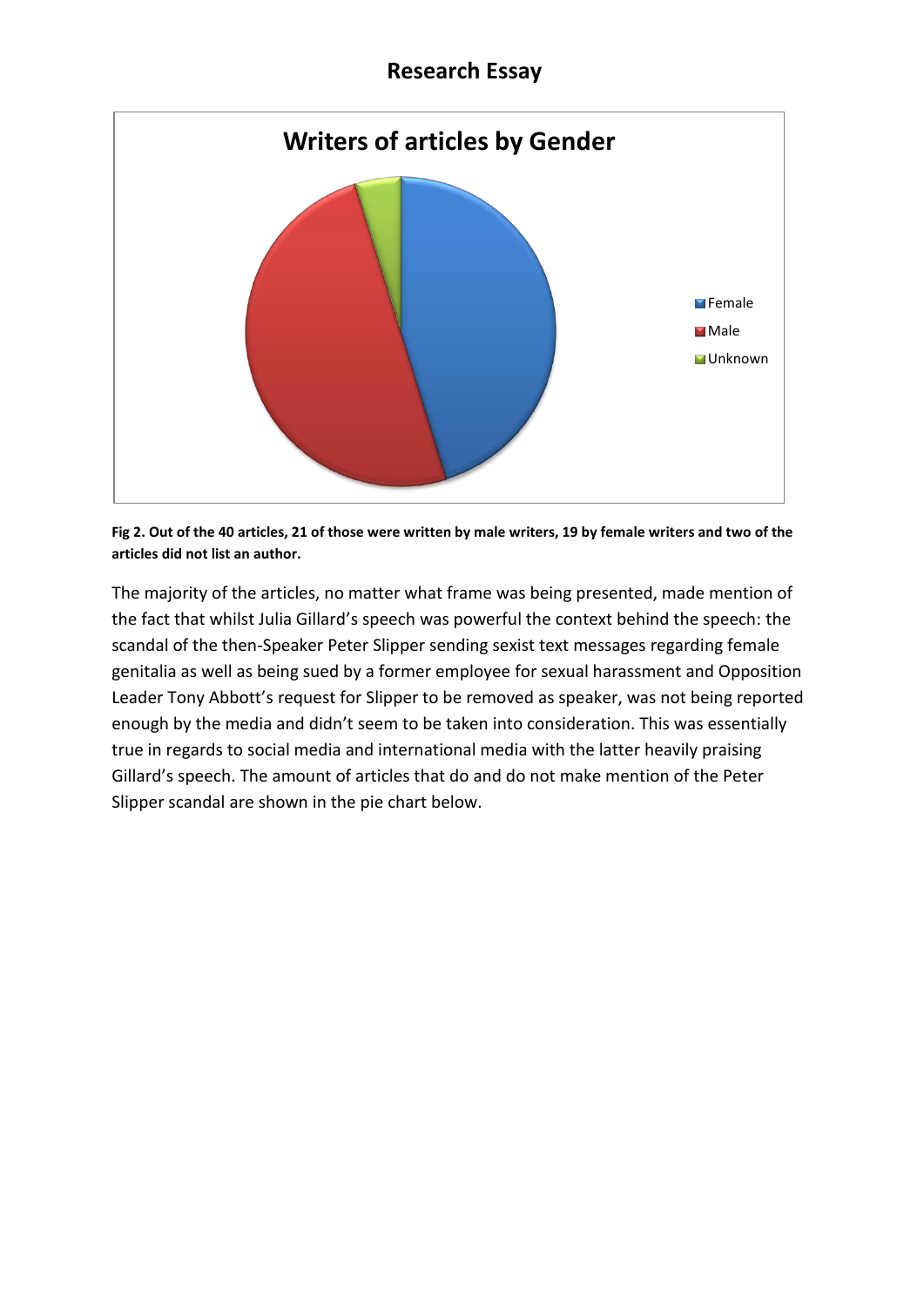

**Fig 3. Out of the 40 articles, 27 of those mention the Peter Slipper scandal.**

#### **DISCUSSION**

#### **Julia Gillard as a Superhero/Julia Gillard playing the Victim or Gender Card Frames**

Even though there were three main frames identified: Julia Gillard as a feminist superhero, Julia Gillard as a manipulator and Julia Gillard as a victim, there were times where the frames crossed over, in particular the superhero and victim frames. There were two newspaper articles in which the two media frames crossed over obviously and they were both opinion pieces by Michelle Grattan and Sarrah Le Marquand. With both the superhero and victim frames crossing over, the misogyny speech was presented as a double edged sword, especially for women. Grattan's presentation of the double edged sword was more obvious to the reader, especially with the headline "Gillard's betrayal of feminism".

*"The PM may have made a hero of herself to some feminists but she did the wrong thing in trying to protect the sexist Peter Slipper."* (Grattan, *The Age,* 2012)

*"Despite attempts from her critics to portray the speech as calculated and self-serving, her undeniable conviction rang true to any woman—and quite a few men—who have felt similarly frustrated over sexist behaviour."* (Le Marquand, *The Daily Telegraph,* 2012)

*"...Play the gender card" (*Le Marquand, *The Daily Telegraph,* 2012).

The victim card frame relates to Jenkins' *Women in Australian Politics: Mothers Only Need Apply* as she states that "Gillard is female, single and child free, and her political enemies wasted no time in using these attributes as weapons against her." (Jenkins, 2006, p54)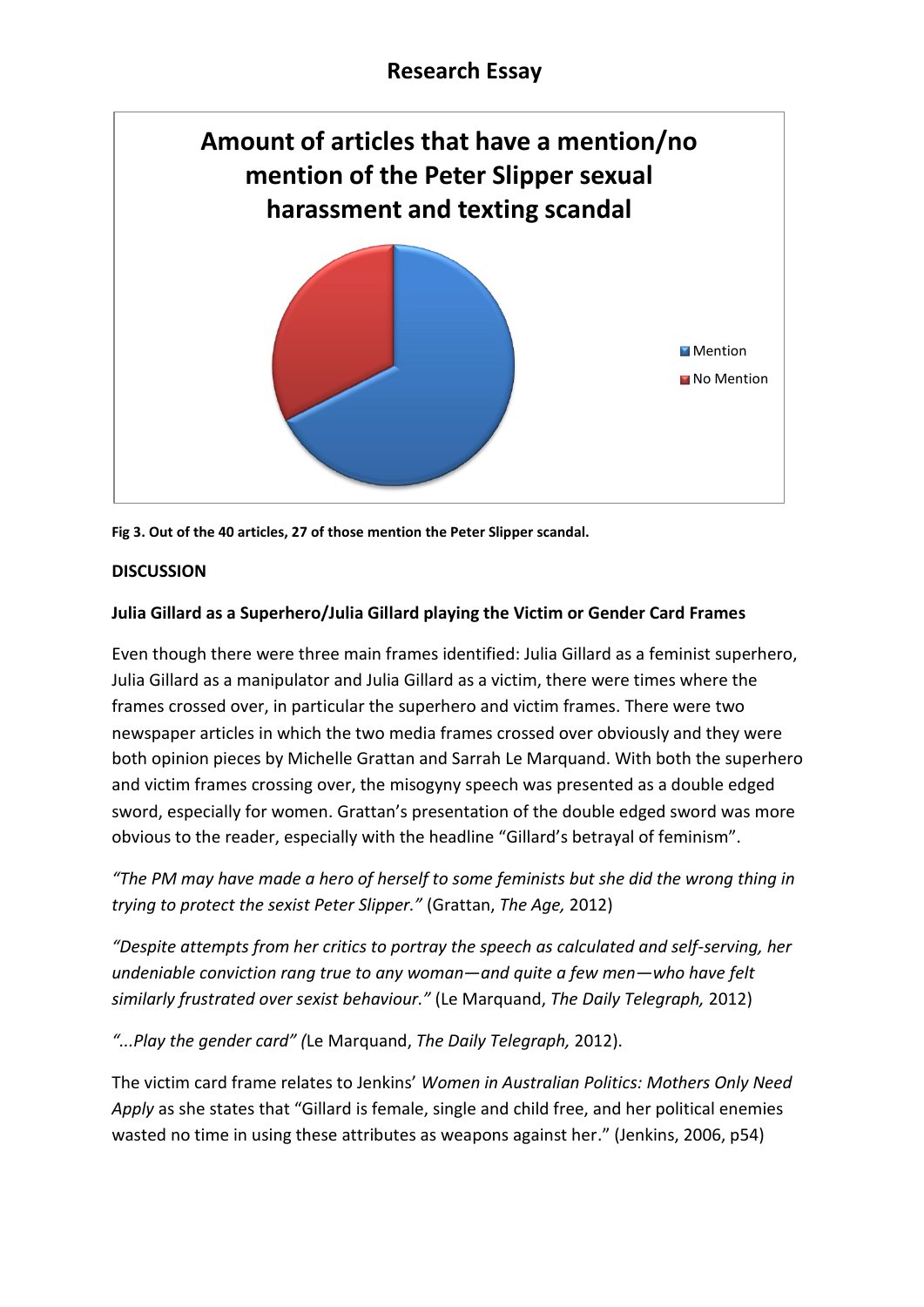Jenkins also goes on to make this vital statement that is key to the victim card/gender card frame but also the superhero frame.

*"The stories being told about women in politics over the past century may have changed slightly, but the attitudes behind them have not."* (Jenkins, 2006, p59)

This suggestion that the attitudes rather than the content of news articles and coverage of women in politics/female politicians, I believe is an accurate one. All forty of the newspaper articles I chose were accurate in their reporting, they were consistent and also repetitive. The articles that had the victim card frame frequently had words such as "gender card" and "gender war" to emphasis Gillard's gender and possible accusing her of using the misogyny speech to play the gender card or a "poor me I'm a woman attacked by Tony Abbott" routine, which was the opinion of some voters and opposing politicians. This gender card frame presented itself in sixty percent of the articles as demonstrated in the frame table.

"*When a woman's performance is under attack, rhetorical strategies and visual images that draw upon traditional myths of feminity are frequently deployed to discredit her by her political opponents and also by political reporters. These strategies include representations of her both in relation to supposedly 'essential' characteristics of feminity such as an (excessively) emotional nature and characteristics that are associated with maternal qualities (or lack of them)."* (Muir, 2005, p83)

This strategy is present in the newspaper articles that present the gender card frame. Especially in Julia Baird's article in *The Sydney Morning Herald,* "Words that millions of women have rehearsed, yet never spoken"

*"Ah the gender card. It's a funny old phrase isn't it? You won't find it in any dictionaries but we all know what it means: a trick women use to get out of detention, by vowing they are criticised not because they performed poorly, but because their critics are sexist.*

*You're just acting the victim, women have been told for decades when speaking about vile remarks, sexual approaches or differential treatment. You should toughen up, take it on the chin, or accept it as a part of life..."* (Baird, *The Sydney Morning Herald,* 2012) Baird's article continues in that fashion.

"*A woman politician may be attacked for being excessively feminine or insufficiently so, or even both in the one article."* (Muir, 2005, p83) This quote emphasises the crossover between the Julia Gillard as a superhero and the Julia Gillard as a victim/playing the gender card frame.

### **Julia Gillard the Manipulator/Voters Frame**

This frame was the second heaviest out of three with 25 percent of the articles presenting this frame, especially since the women that were affected by the speech were not just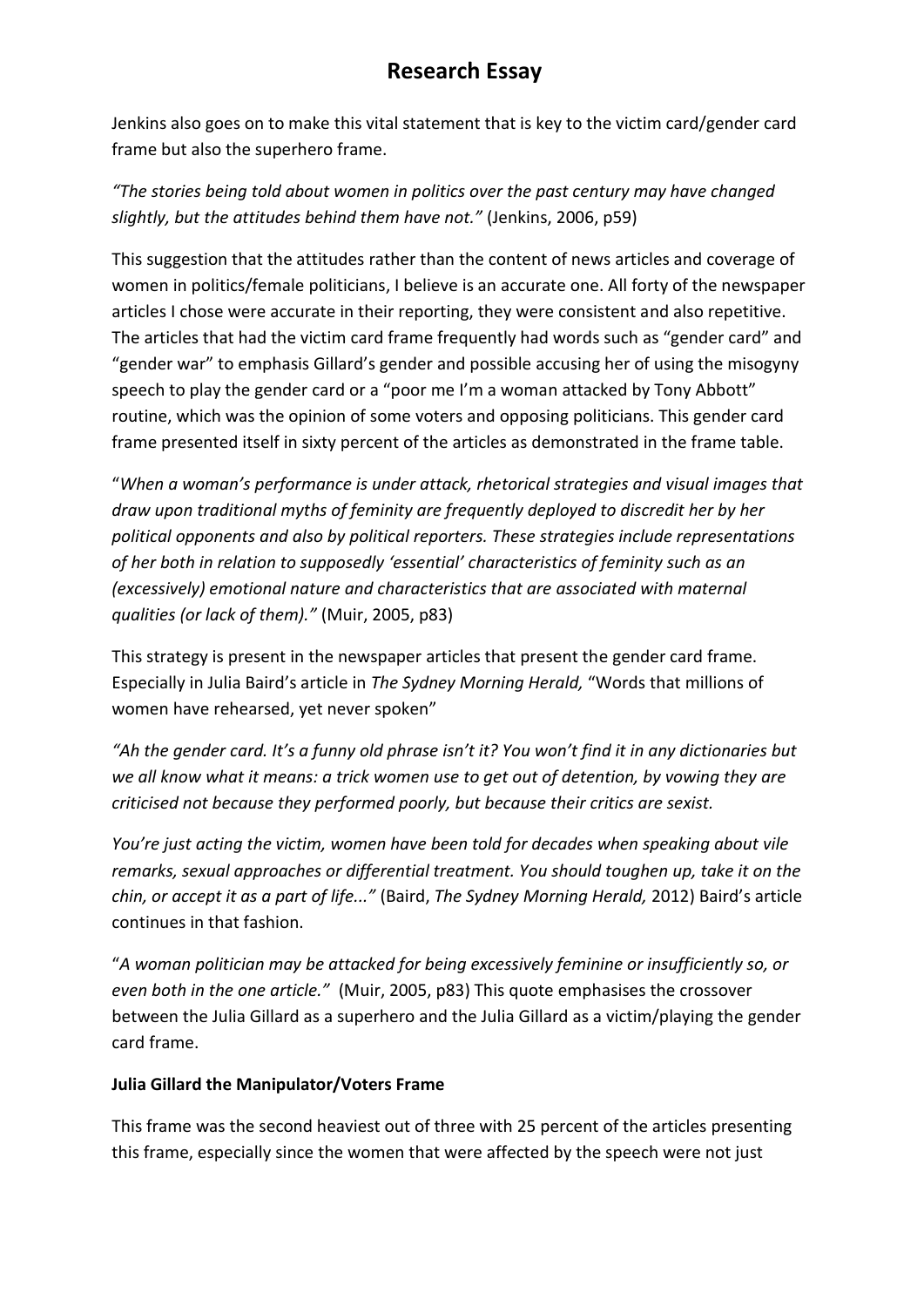women but voters and not only that voters-to-be with one of the articles interviewing HSC students, mostly female HSC students.

*"Whilst blatant sex stereotyping is becoming far less prevalent, common themes still remain strong in the rhetoric surrounding female politicians."* (Ustinoff, 2005, p98)

The articles that presented the manipulator/voter frame used strong language and rarely went without the words "gender wars", "sexism", "misogyny".

"*Despite all this it was clear within days the PM's gender-based declaration of war had made quite an impact with many Australian women."* (Oakes, *The Daily Telegraph,* 2012)

"*Australia's first female prime minister has been trying to exploit the gender gap." (*Devine, *The Sunday Telegraph,* 2012)

"*Ever since Ms Gillard's impassioned speech against sexism and misogyny—in which she attacked Mr Abbott for seeking to remove Peter Slipper as Speaker over his degrading messages about women—the political debate has been filled by the gender wars." (*Shanahan, *The Australian,* 2012)

"*Liberal women also have spotted strategic calculations in the Prime Minister's attacks, a bid to win back into her camp female voters."* (Kerr, *The Weekend Australian,* 2012)

Many different sub-frames, if you will are being presented in the manipulator/voter frame. Gillard is being framed as exploiting the gender gap, being manipulative and being a passionate politician all at the same time. This is most likely due to the polarisation that comes with being on either one side or the other with politics. Julia Baird points out that female politicians are framed in four different ways in the media: the steel sheila, the housewife, the feminist and the Covergirl. Julia Gillard with her misogyny speech was already the steel sheila, will long be the Covergirl for feminism as well as the feminist and will not be the housewife.

### **CONCLUSION**

*"Frames are ways of organising, presenting or understanding data, or, in newsroom terminology, provides the 'hook' or 'peg' which defines a story as newsworthy."* (Baird, 2004, p75)

The whole point of this essay was to analyse how Julia Gillard's misogyny speech was covered by the Australian media, especially in the different ways it was received by the Australian public as well as how the event and Gillard was framed by the Australian media. Clearly the three frames that were present were the most obvious ones that would come out of an event like the misogyny speech and because of Gillard's gender, the three frames cross over. The five academic articles I have chosen and referenced repeatedly emphasise that female politicians always have and always will be covered differently and unfairly in the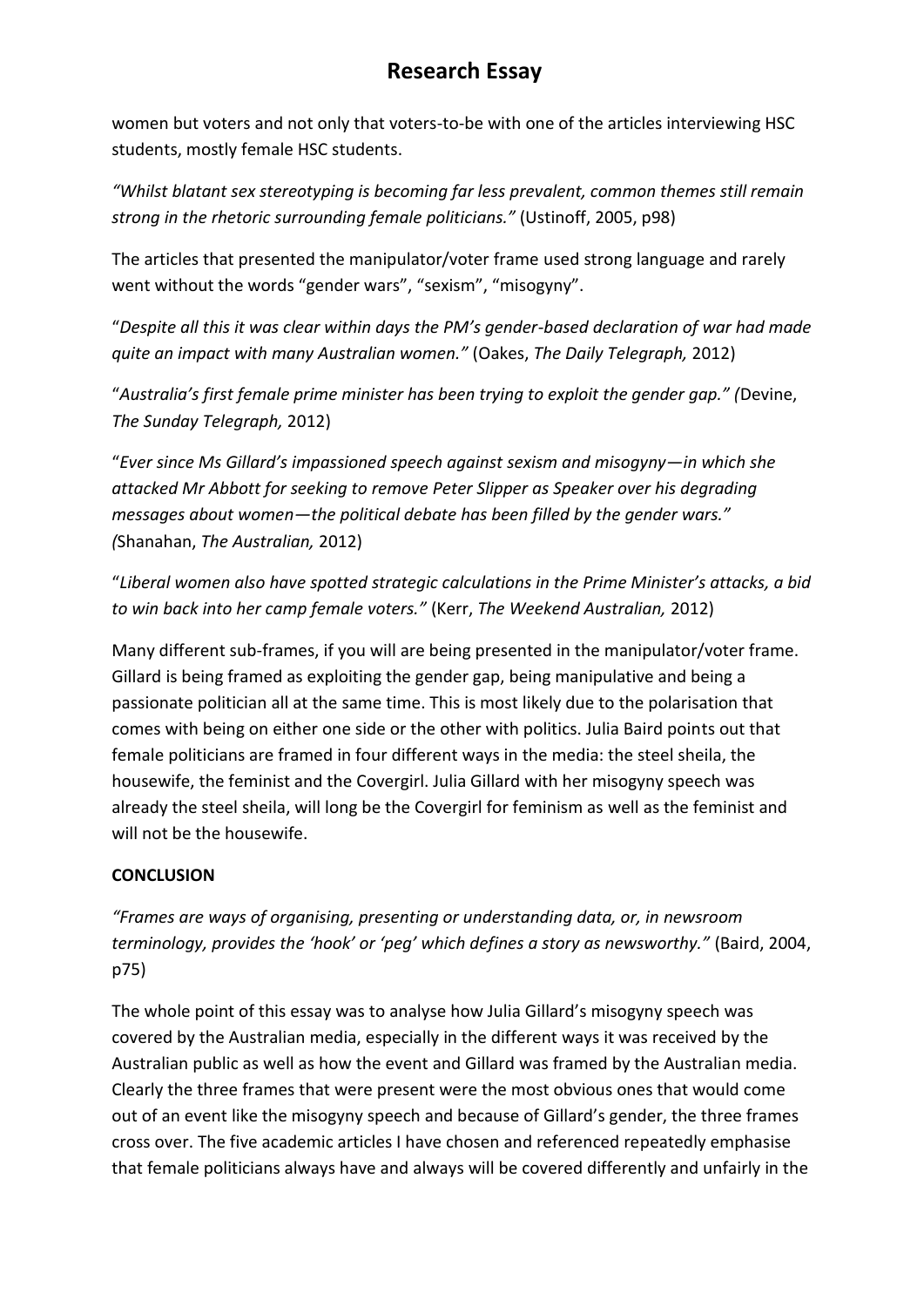Australian media due to their gender because there is still the subconscious notion or opinion in society that women, even successful political women belong in the home, so the media naturally follows society's lead.

"*The sort of feminism that might want to celebrate such an achievement, or that might position a woman as a role model, is at least old-fashioned at worst unjust, in this depoliticised 'girl power' post feminism." (*Gannon, 2010, p5)

This quote was taken from Gannon's article in the context of some teenage girls interviewed for the article who said they were uninspired in a way when Gillard was appointed prime minister as they felt that women were already equal to men, at least they thought they were or were questioning if there was still inequality present. Clearly the media is quick to point out and frame this.

The misogyny speech's affect on voters and the media alike can be easily summed up with this quote from Peter Hartcher's article "Misogyny card helps, but Labor's hand still weak" in *The Sydney Morning Herald.*

*"And the verdict seems to be that it has had a positive effect for the Prime Minister, but a limited one."* (Hartcher, *The Sydney Morning Herald,* 2012).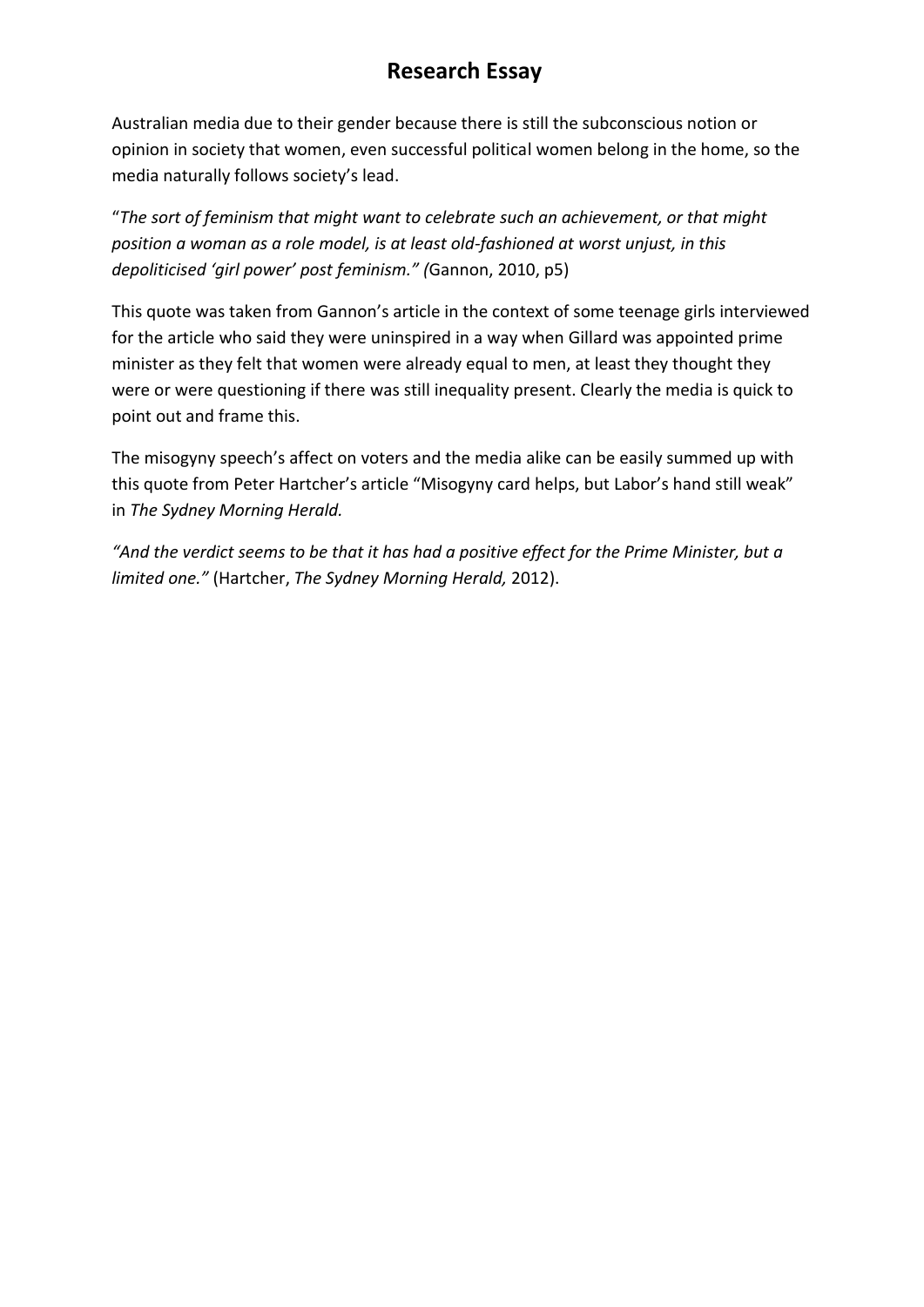#### **REFERENCES**

#### **ACADEMIC ARTICLES**

Baird, J, 2004, 'Media Tarts: Why I Wrote It and What The Reaction Has Been', The Sydney Papers, Volume 16 Issue 4, pp 72-80.

Gannon, S, 2010, 'Julia the Hottie and "You Go, Girl": Role Models for Girls and Young Women?', Outskirts Online Journal, Volume 23, pp 1-13.

Jenkins, C, 2006, 'Women in Australian Politics: Mothers Only Need Apply', Pacific Journalism Review, Volume 12 Issue 1, pp 54-63.

Muir, K, 2005, 'Political Cares: Gendered Reporting of Work and Family Issues in Relation to Australian Politicians', Australian Feminist Studies, Volume 20 Issue 46, pp 77-90.

Ustinoff, J, 2005, 'The Many Faces of Political Eve: Representations of Queensland Women Parliamentarians in the Media', Queensland Review, Volume 12 Issue 2, pp 97-106.

#### **NEWSPAPER ARTICLES:**

#### **The Sydney Morning Herald**

Taylor, L, 'Words may come easy but they won't be cheap', The Sydney Morning Herald, 11 Oct 2012.

Baird, J, 'Words that millions of women have rehearsed, yet never spoken', The Sydney Morning Herald, 13 Oct 2012.

Gardiner, S, 'PM a 'badass' champion for women everywhere', The Sydney Morning Herald, 11 Oct 2012.

Coorey, P & Maley, J, 'The best or worst of weeks', The Sydney Morning Herald, 13 Oct 2012.

Han, E, 'Misogyny merry-go-round cement students' view of leaders as playground bullies', The Sun Herald, 14 Oct 2012.

Sheehan, P, 'Well may she say we are entitled to better—yes we are', The Sydney Morning Herald, 11 Oct 2012.

Summers, A, 'Treacherous heels the very height of misogyny', The Sydney Morning Herald, 20 Oct 2012.

Coorey, P, 'Speaker accused of bias over Gillard speech', The Sydney Morning Herald, 13 Oct 2012.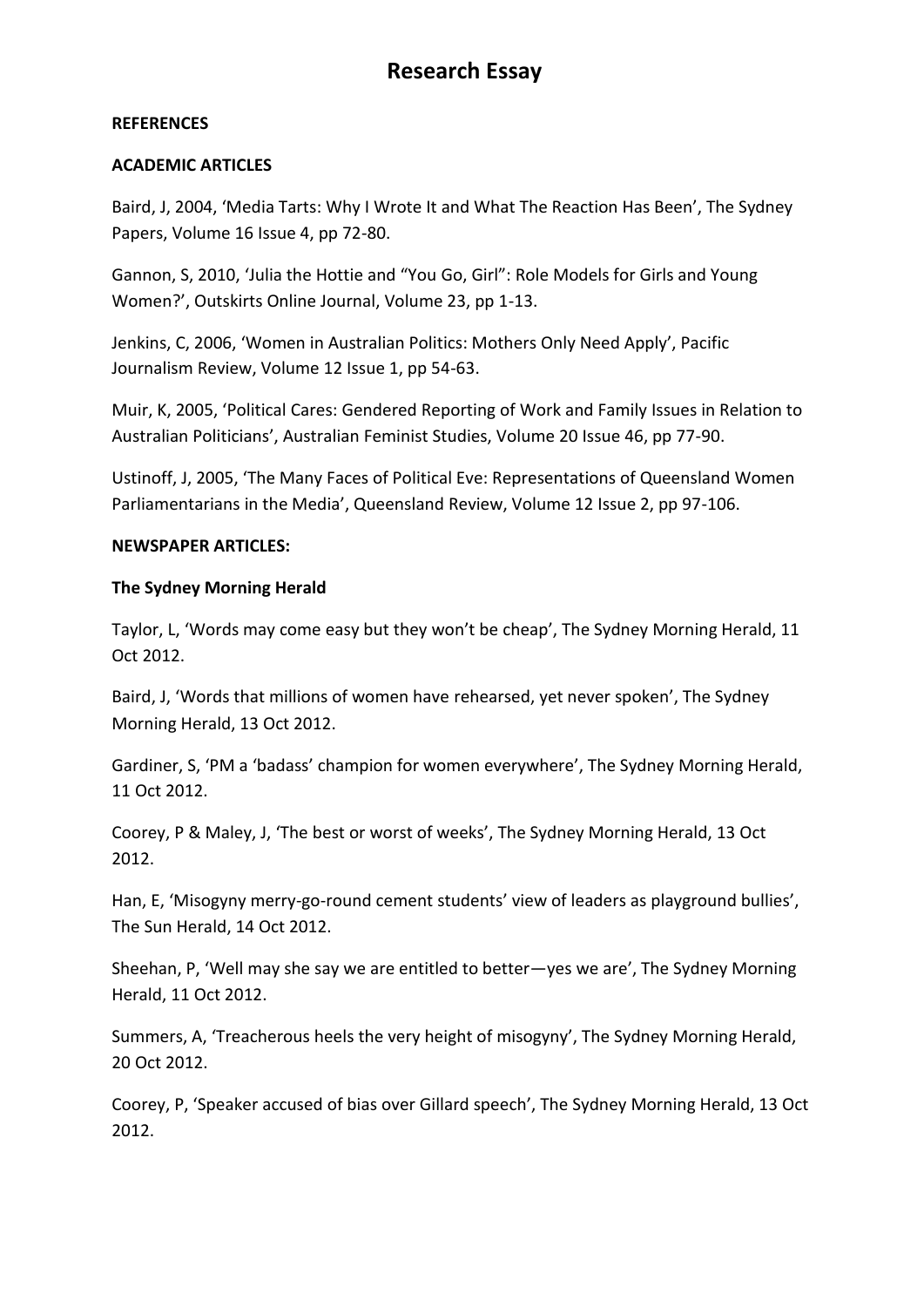Henderson, G, 'Short-sighted see hate at every turn', The Sydney Morning Herald, 16 Oct 2012.

Maley, J, 'Out of touch maybe, but press galleries don't laud speeches', The Sydney Morning Herald, 12 Oct 2012.

Crabb, A, ''Misogyny' misses the real malady', The Sun Herald, 14 Oct 2012.

Coorey, P, 'I won't back off PM', The Sydney Morning Herald, 11 Oct 2012.

Unknown, 'A rancorous debate when politics gets personal', The Sydney Morning Herald, 11 Oct 2012.

Taylor, L, 'PM's speech did stir hearts, but remember the context', The Sydney Morning Herald, 13 Oct 2012.

Hartcher, P, 'Misogyny card helps, but Labor's hand still weak', The Sydney Morning Herald, 22 Oct 2012.

#### **The Daily Telegraph**

Le Marquand, S, 'It's Kevin no-7 in the new battle of sexism', The Daily Telegraph, 25 Oct 2012.

Le Marquand, S, 'Feisty Julia lets fly at the double standard', The Daily Telegraph, 11 Oct 2012.

Oakes, L, 'Misogyny's a hit for badass Gillard', The Daily Telegraph, 13 Oct 2012.

Devine, M, 'Sex issue won't lure swingers', The Sunday Telegraph, 28 Oct 2012.

Jones, G, 'Bloodshed on the floor of House of ill repute—The Slipper Resignation', The Daily Telegraph, 10 Oct 2012.

Maiden, S, 'Seems PM was lying: sexism did hurt her', The Sunday Telegraph', 14 Oct 2012.

Akerman, P, 'Those cheers for PM's speech miss the point', The Sunday Telegraph, 14 Oct 2012.

Jones, L, 'Aussie dictionary to redefine misogyny', The Daily Telegraph (Online), 17 Oct 2012.

#### **The Age**

Grattan, M, 'Gillard's betrayal of feminism', The Age, 12 Oct 2012.

Peatling, S & Tomazin, F, 'Wong calls for truce in gender war', The Sunday Age, 14 Oct 2012.

Harrison, D, 'Speaker backs Gillard on sexism', The Age, 13 Oct 2012.